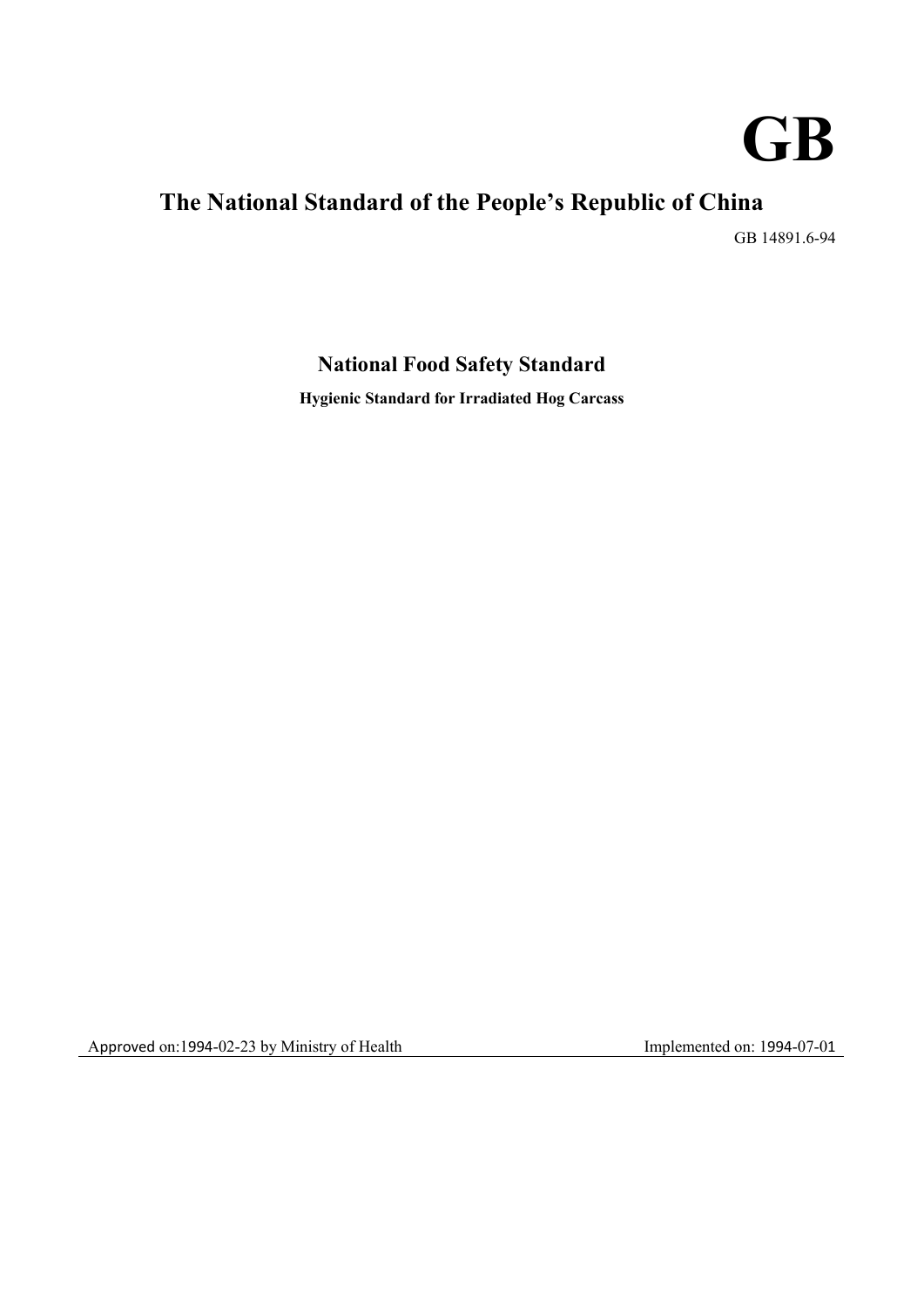### **1 Subject content and scope of application**

This standard specifies the technical requirements and test methods for irradiating Trichinella pork.

This standard applies to Trichinella pork irradiated by y radiation or electron beam (the trichinella has a parasitic density of no more than 5 cystic or calcified Trichinella in 24 meat specimens).

#### **2 Reference standard**

GB 2722 Fresh Pork Hygiene Standard

### **3 Technical requirements**

3- 1 Irradiation Restriction: The average absorbed dose of Trichinella pork, which is irradiated by a low-cost 10 MeV electron beam generated by a " $60Co$  or  $137$  C sY ray or electron accelerator, the average absorbed dose is O. 65kGy.

3- 2 Irradiation principle: uniform irradiation, reliable and accurate dose.

#### **4 sensory indicators**

Executed according to GB 2722.

### **5 physical and chemical indicators**

Executed according to GB 2722.

### **6 Parasite indicators**

Irradiated pork Trichinella must be inactivated and cannot develop into adult parasites in the intestinal tract of animals.

### **7 Inspection method**

The inspection of irradiated inactivated pork Trichinella is carried out in accordance with Appendix A (Supplementary).